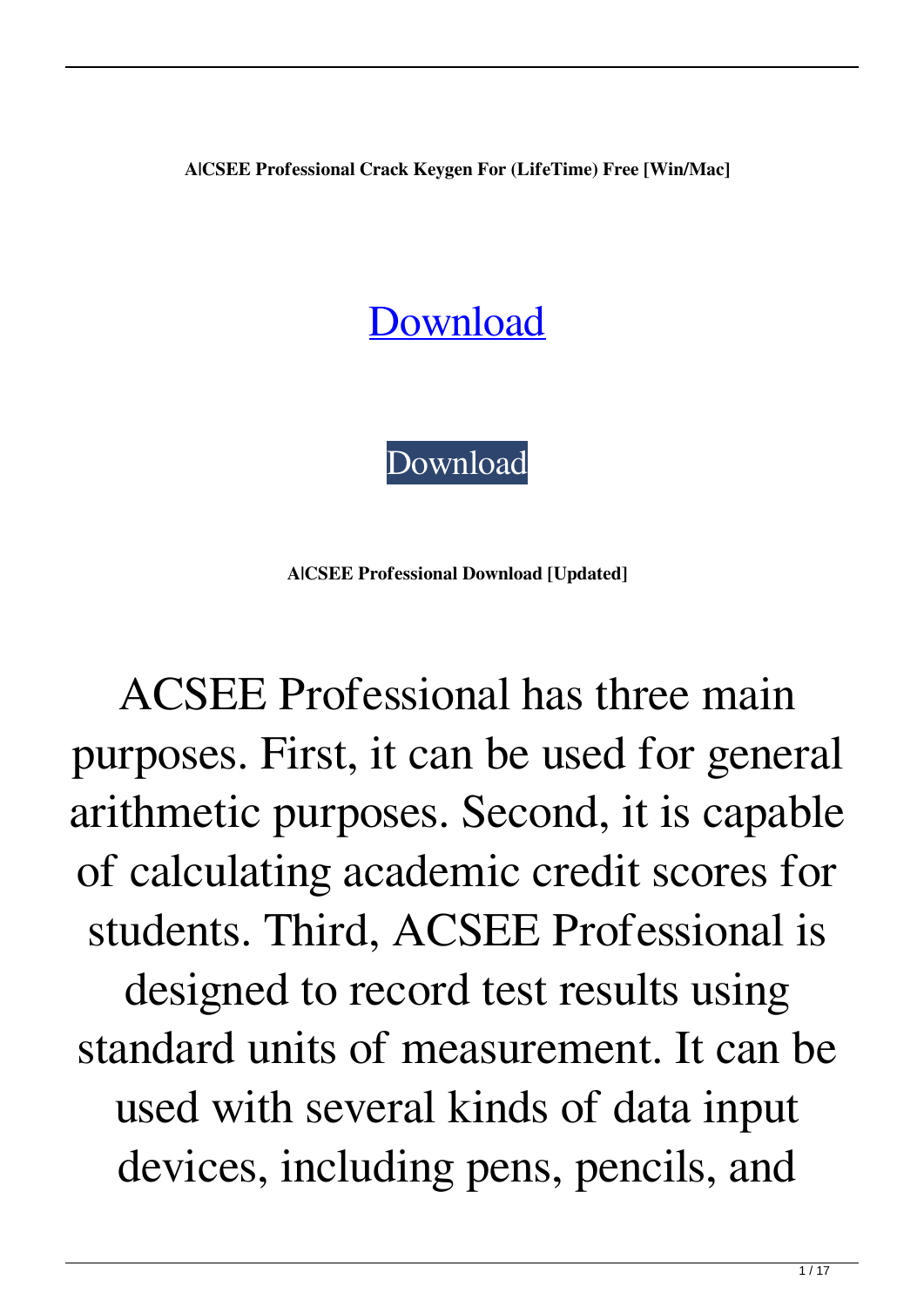calculators. ACSEE Professional Features: ACSEE Professional can calculate results from 17 different common examination subjects. It can produce printed or online results. The

user can save the results of the calculations to a file or print them directly. Extended The Global Learning Database (GLDB) is an extensive online learning database that provides resources for the middle and high school level student. This database is divided into 2 sections: Global Content and Local Content. The Global Content section provides a large number of learning resources in a variety of disciplines including language, mathematics, history, and geography. The Local Content section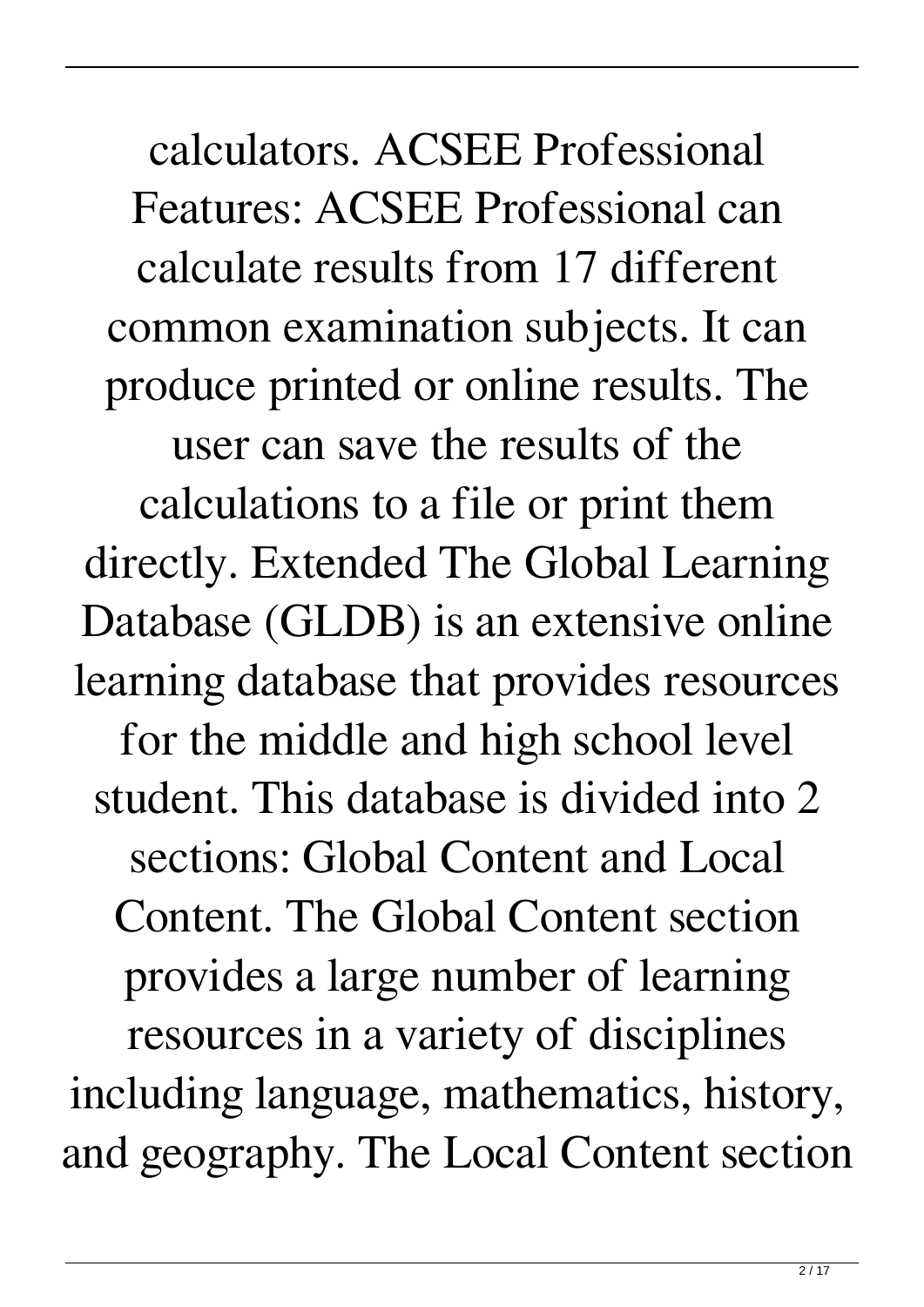provides specific resources to complement the Global Content resources. The Local Content section includes resources in the following areas: biology, medicine, chemistry, physics, law, engineering, computer science, literature, economics, and social science.

The Learning Game is a FREE online platform created by the Open Education Consortium (OEC). The Learning Game

is aimed at students, educators, and parents. It provides resources for every student to learn, teachers and schools to collaborate, and schools to discover new and innovative ways to make learning effective. The Learning Game is available in both browser and mobile versions. Moodle is a free, open source, web-based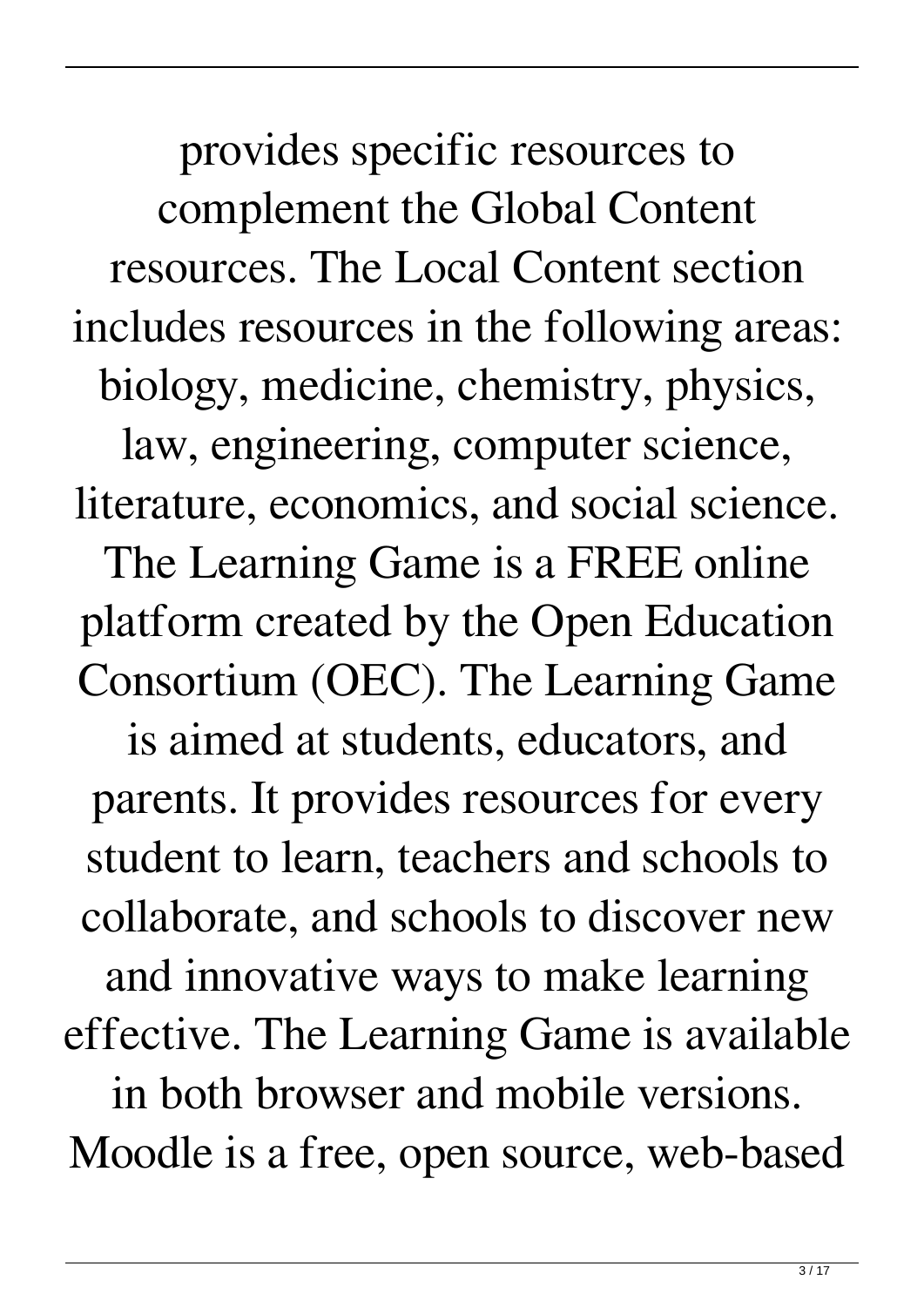learning management system (LMS) with built-in features for community-building,

including discussion boards, quizzes, forums, announcements, and assignments. Because the Moodle platform is free and

open, teachers can incorporate it into their own courses with little or no cost.

Open Data Kit (ODK) is a free, opensource suite of tools for building mobile survey applications. It includes a deviceindependent data collection application (ODK Collect), a device-dependent data collection application (ODK Aggregate), a device-dependent analysis application (ODK Form), a device-independent analysis application (ODK Analyze), and a data management application (ODK Databases). With the ODK Aggregate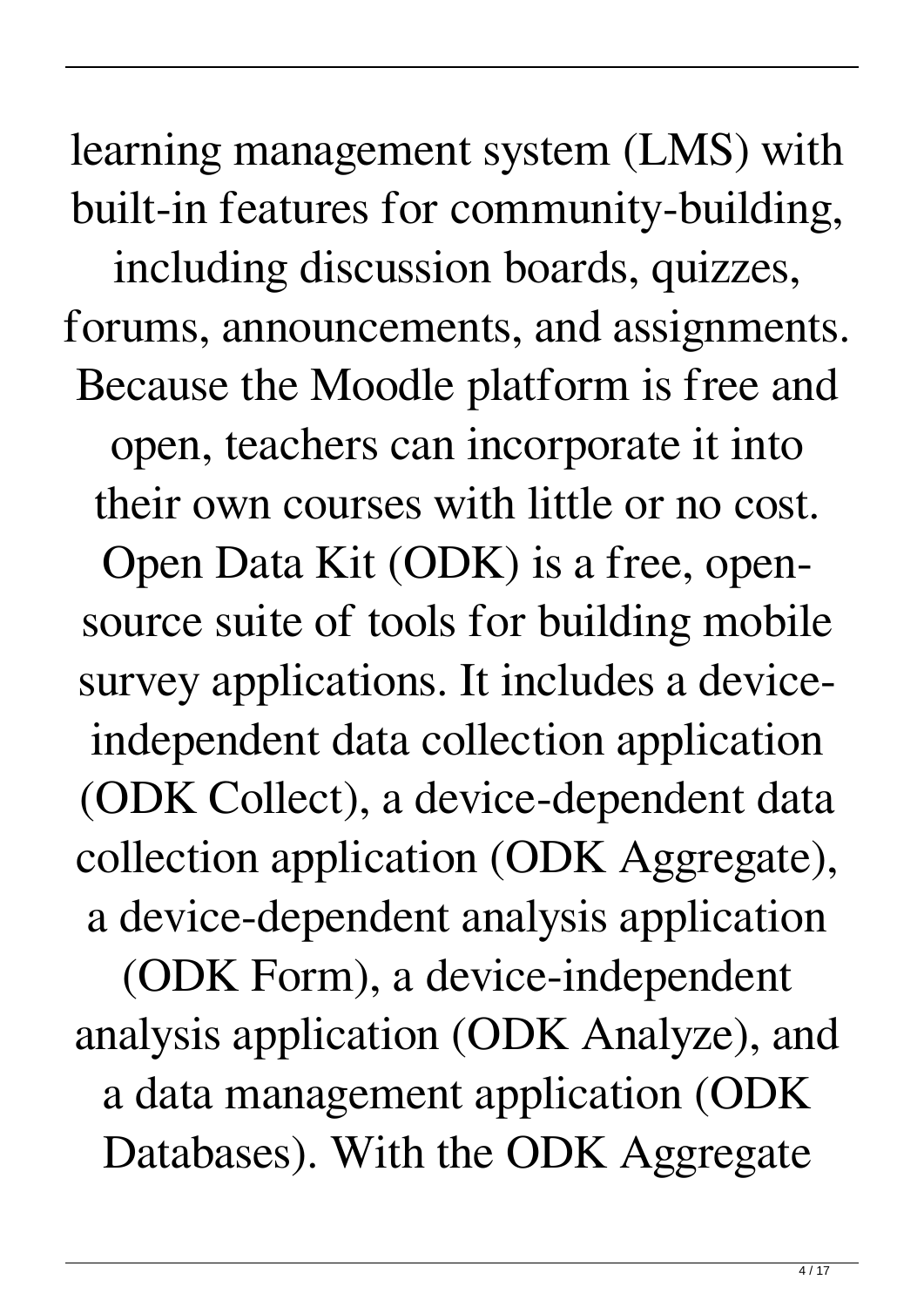tool, survey data collection can be streamlined by processing the data collection using preprogrammed rules rather than entering data manually. The result is improved data quality and fewer data entry errors. The ODK Form

**A|CSEE Professional Crack + PC/Windows**

Enter data into the calculator and then click on the Keymacro button to get the answer. KEYMACRO Features: - No programming is needed - Instantly prints the answer - Keywords: - general formulas and functions; mathematical constants and symbols; statistical functions and constants; commonly used English words; decimal and sexagesimal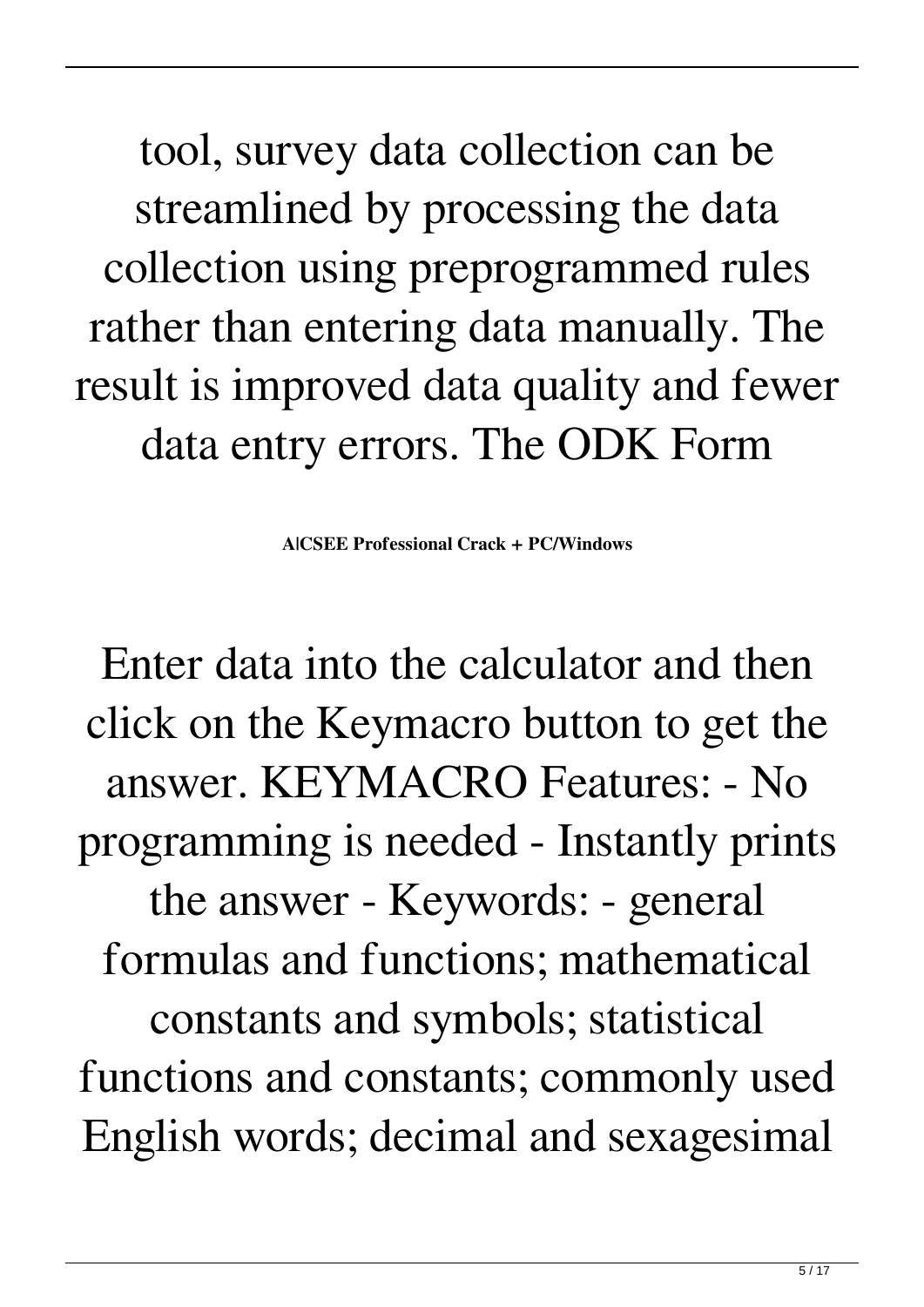fractions; geometric and trigonometric tables; polynomial and rational polynomials; logarithmic and exponential functions; antilogarithmic, hyperbolic and trigonometric functions; algebraic functions; common graphs and curves; common error and accuracy; numerical constants; mathematical symbols; fractional, decimal and sexagesimal units of measurement; mechanical and thermal constants; tables of double and singleprecision floating-point numbers; and handy predefined sets of functions. ACSEE Professional, a useful application that was especially designed to serve as a means of organizing O'Level and A'Level results, specific to Tanzania secondary schools. ACSEE Professional uses the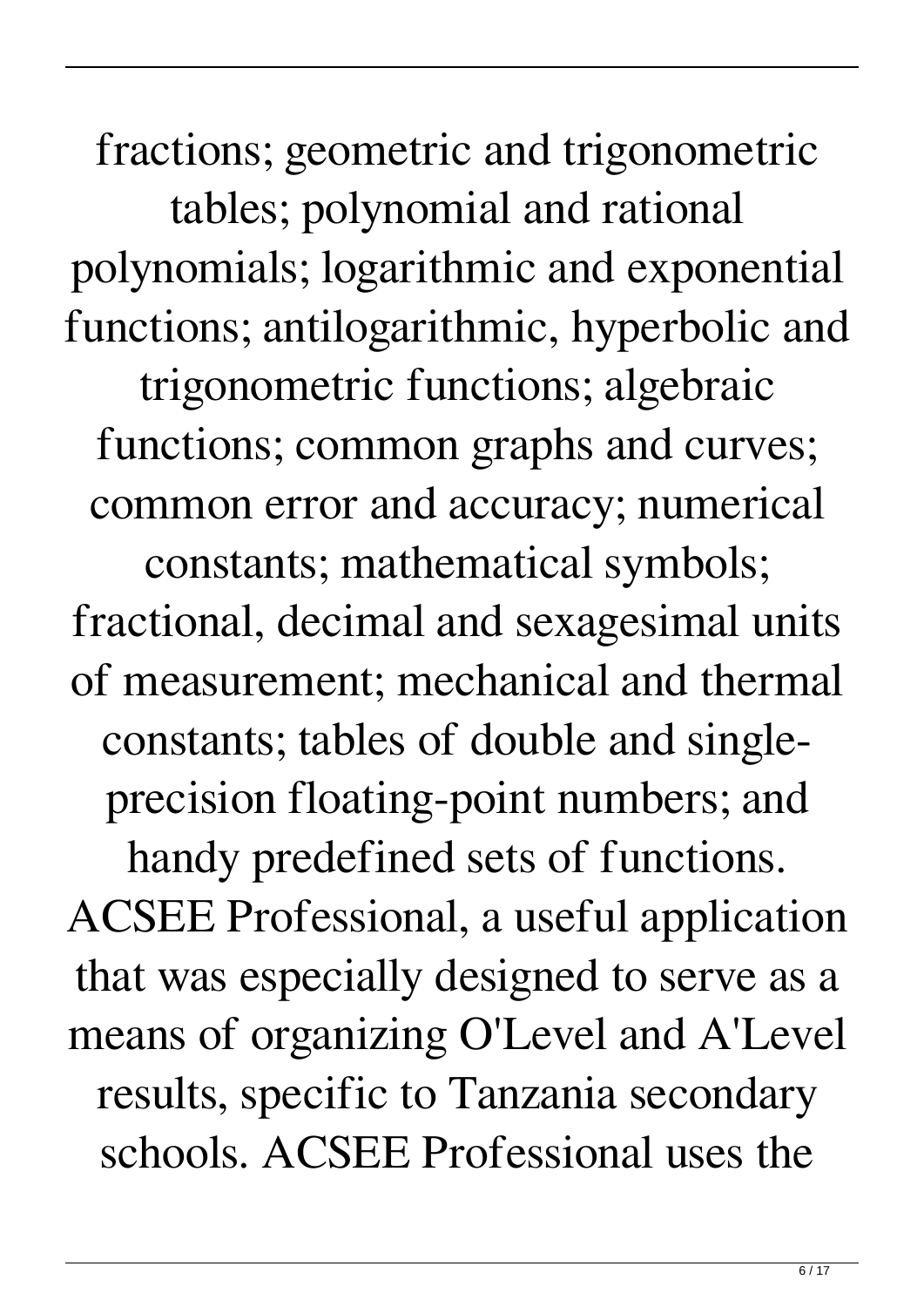NECTA standards when performing the needed calculations and it reunites the features of both CSEE and ACSEE calculators. KEYMACRO Description: Enter data into the calculator and then click on the Keymacro button to get the answer. KEYMACRO Features: - No programming is needed - Instantly prints the answer - Keywords: - general formulas and functions; mathematical constants and symbols; statistical functions and constants; commonly used English words; decimal and sexagesimal fractions; geometric and trigonometric tables; polynomial and rational polynomials; logarithmic and exponential functions; algebraic functions; common graphs and curves; common error and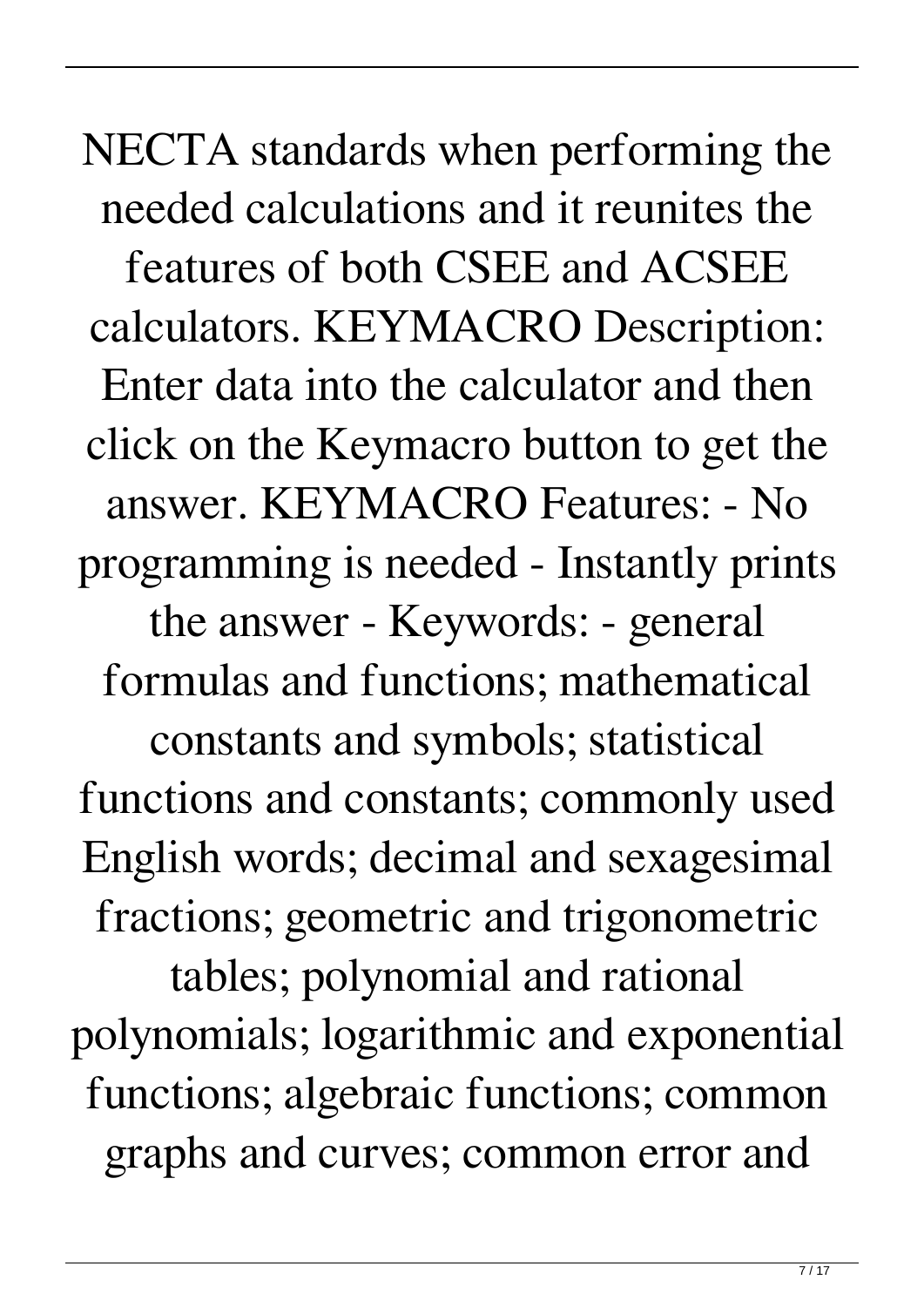accuracy; numerical constants; mathematical symbols; fractional,

decimal and sexagesimal units of measurement; mechanical and thermal constants; tables of double and singleprecision floating-point numbers; and handy predefined sets of functions.

ACSEE Professional is a useful application that was especially designed to serve as a means of organizing O'Level and A'Level results, specific to Tanzania secondary schools. ACSEE Professional uses the NECTA standards when performing the needed calculations and it reunites the features of both CSEE and ACSEE calculators. KEYMACRO Description: Enter data into the calculator and then click on the Keymacro button to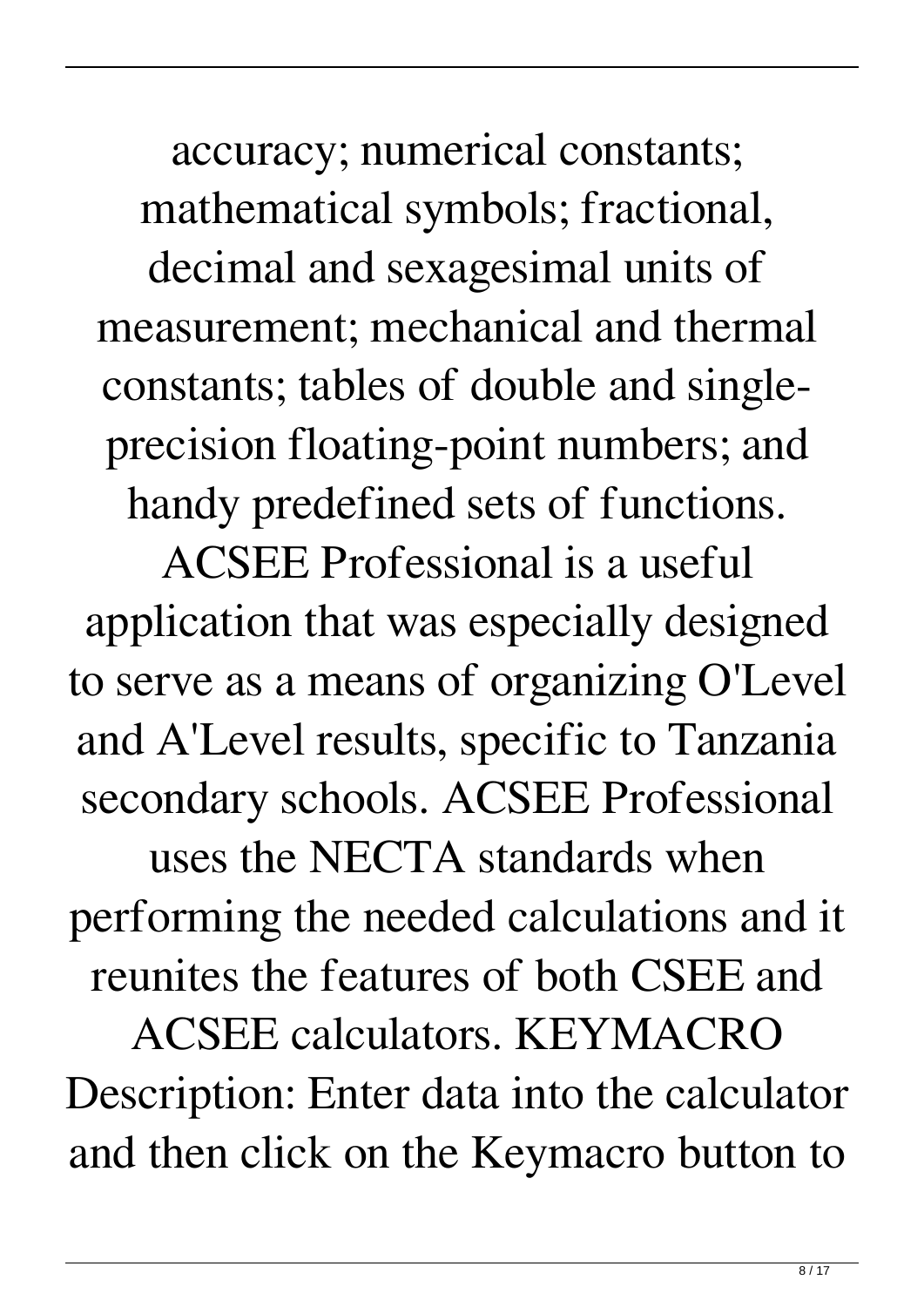get the answer. KEYMACRO Features: - No programming is needed - Instantly prints the answer - Keywords: - 81e310abbf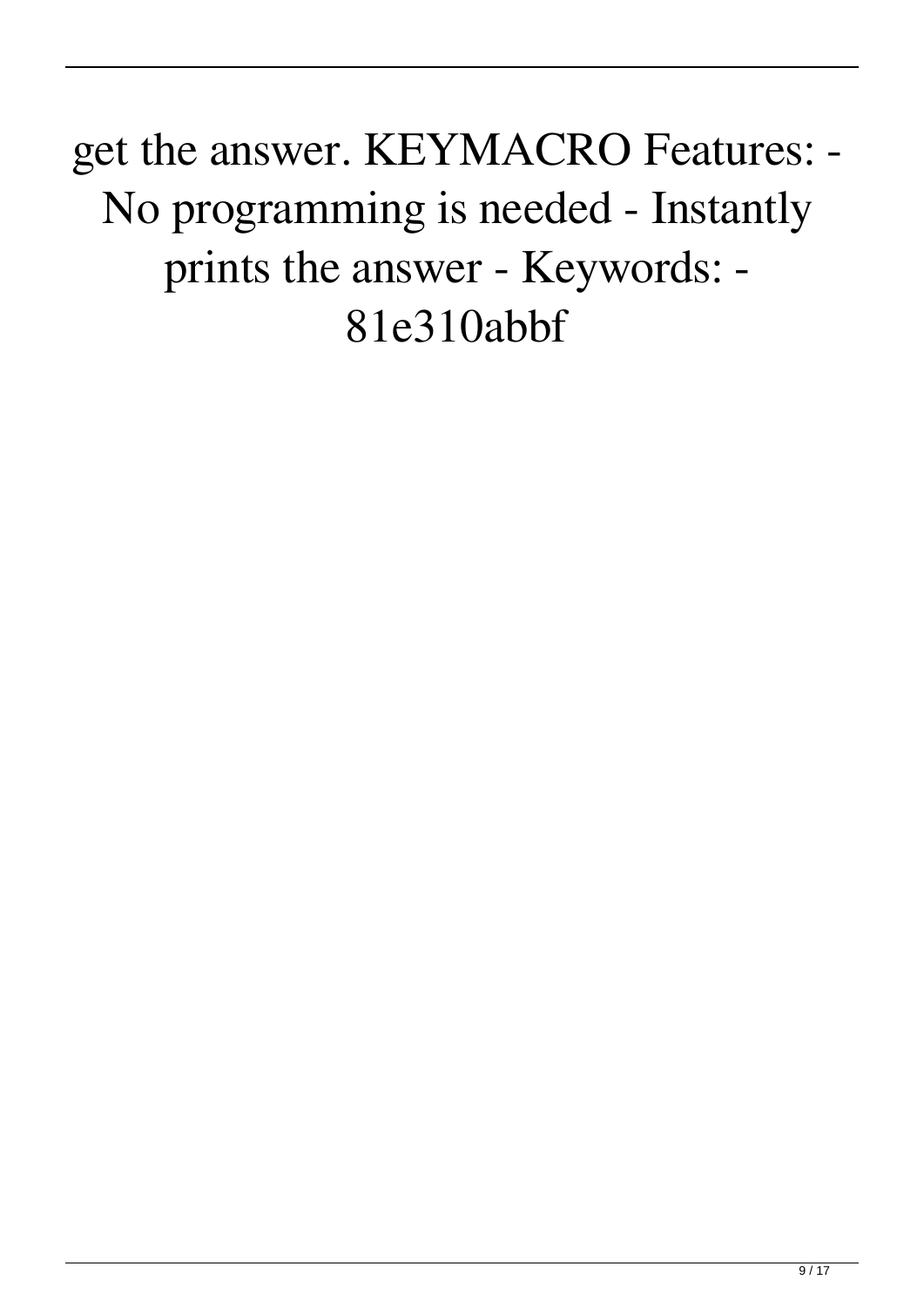ACSEE Professional, is an Educational utility program. It has the following features:Q: How to detect words from input text area in javascript? I am new to javascript. So please bear with me. I want to be able to detect words that the user enters in a text area and the number of times the word is detected to be shown in a div. This is what I have so far. JavaScript: function find() { var result =  $d$ ocument.getElementById("txt\_area").valu e; var text = result.split(" "); var counter = 0; for (var  $i = 0$ ; i Thanks in advance! A: Your code doesn't work, because you've missed several things: You haven't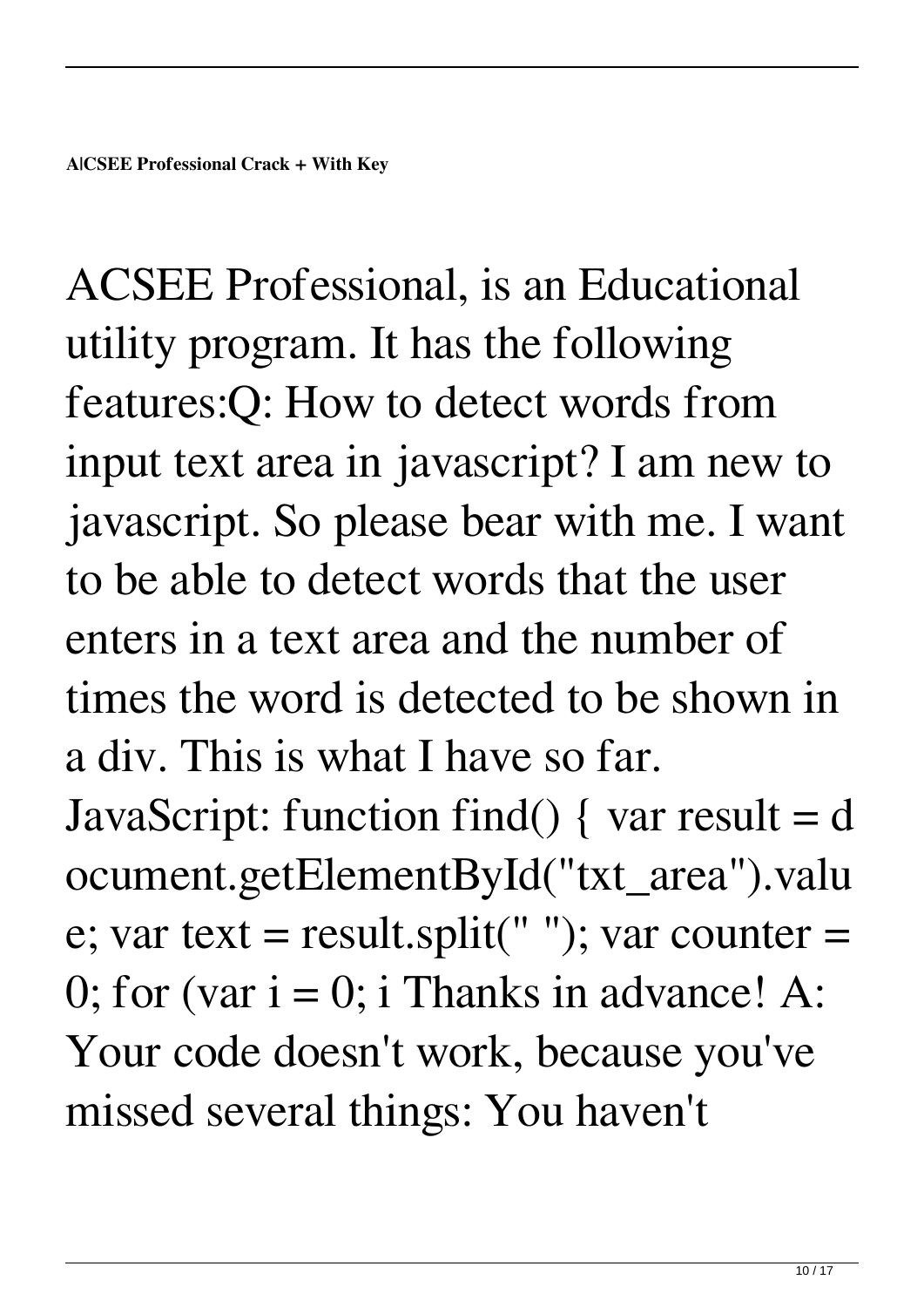connected to the element with id output; You've missed to add jQuery library; You need to use event keyup and not onkeyup. This is the sample code I've tried. function find() { var result = document.ge tElementById("txt\_area").value; var text  $=$  result.split(""); var counter  $= 0$ ; for (var  $i = 0$ ; i

**What's New In A|CSEE Professional?**

ACSEE Professional is a useful application that was especially designed to serve as a means of organizing O'Level and A'Level results, specific to Tanzania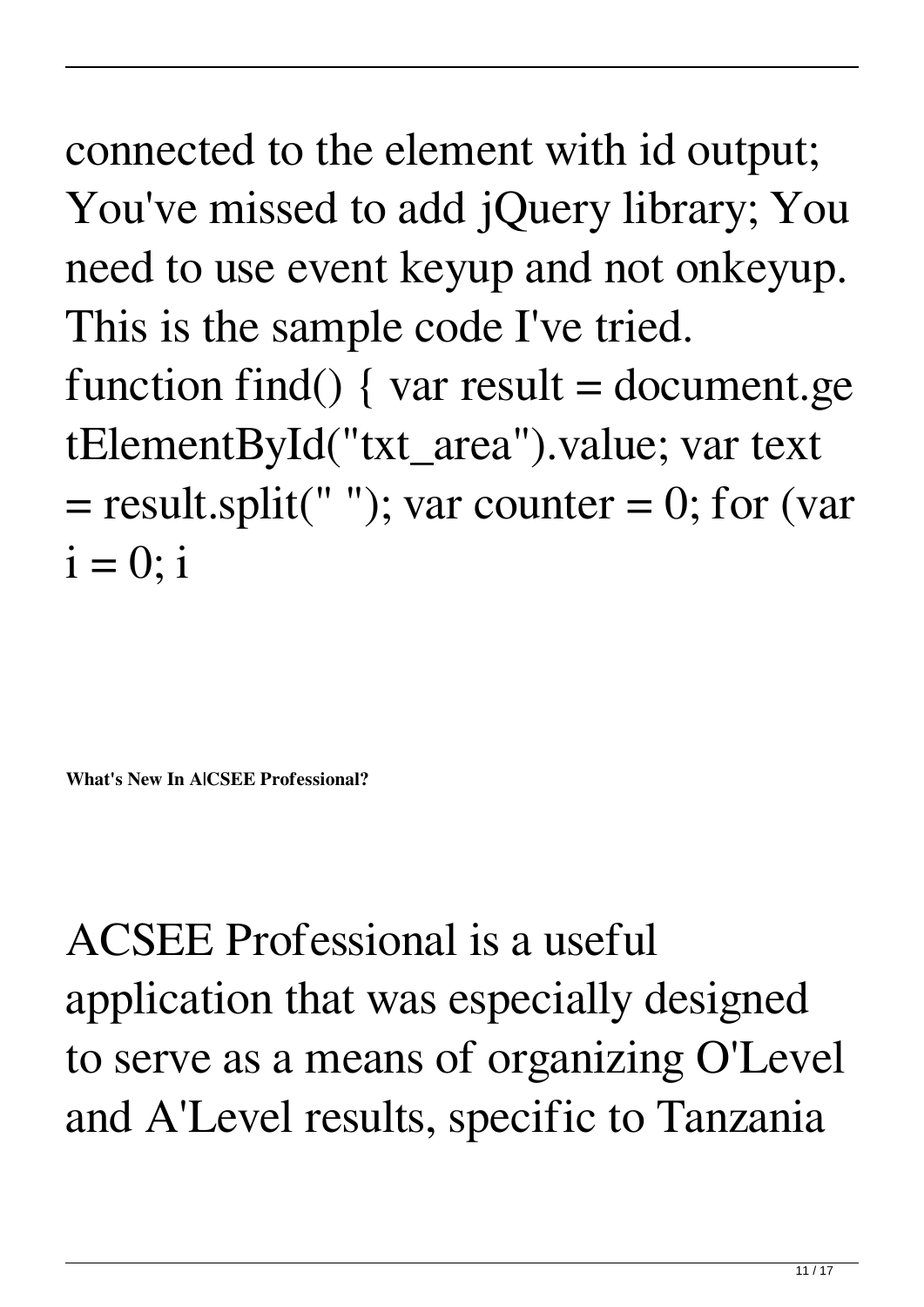## secondary schools. ACSEE Professional

uses the NECTA standards when performing the needed calculations and it reunites the features of both CSEE and ACSEE calculators. ACSEE Professional includes the following: • Bar graphs • Color graphs • Charts and tables • Formatting • Printing • Label • Navigation • Paste up • Search • Sheets • Stacking ACSEE Professional Features: • The ability to add images to graphs • You can open and save files • You can also open and print files in other applications • You can add charts to the main window to form a layout • You can remove charts from the main window to save space • You can print charts • You can calculate:

• Percentages • Minus • Sum • Sum of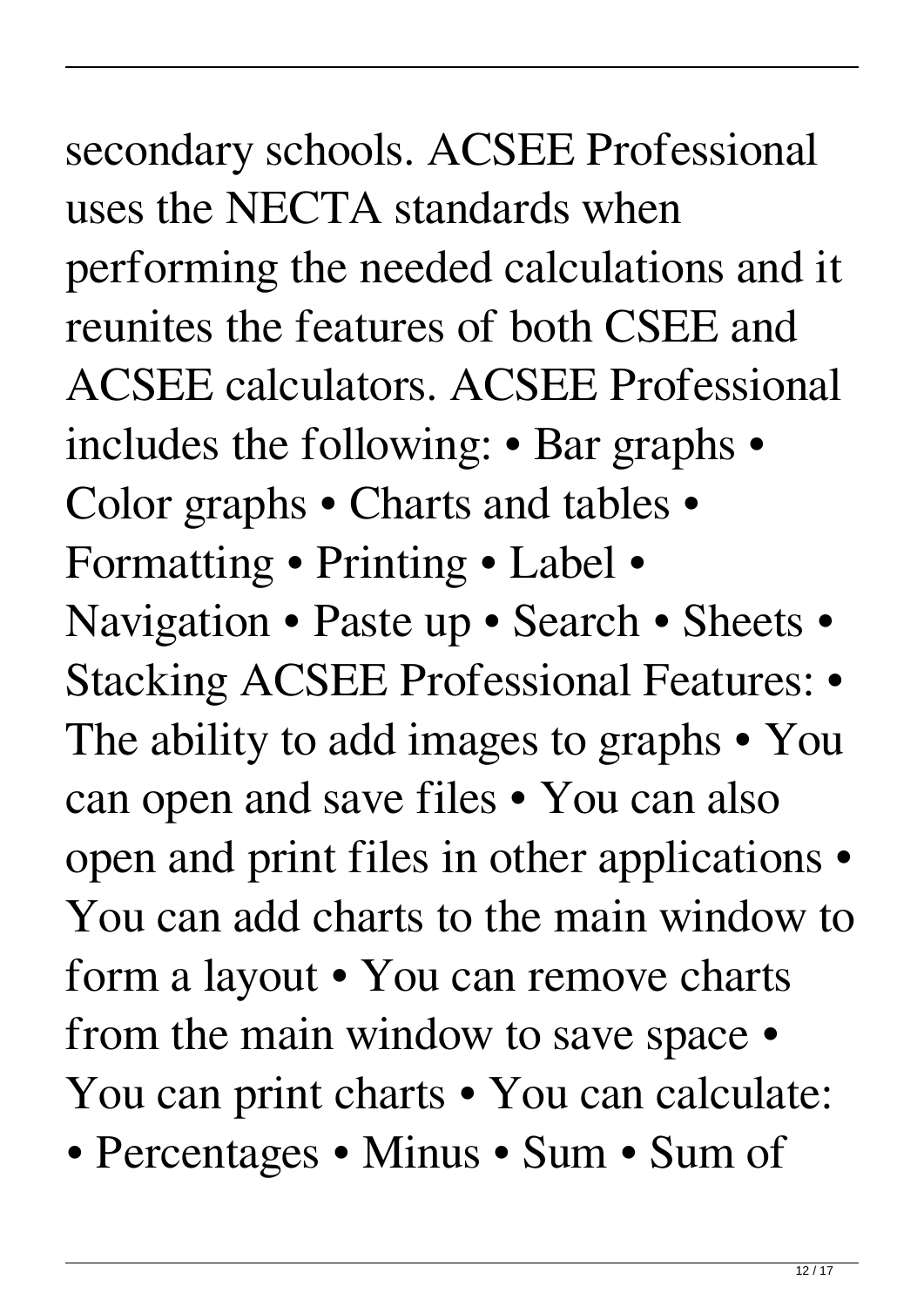Multiples • Sum of a range • Fractions • Decimals • Times tables • Exponents • Polynomials • Ability to copy and paste the calculator into Microsoft Word or other programs • You can copy and paste tables into Microsoft Word or other programs • You can copy and paste graphs into Microsoft Word or other programs • You can add custom units to the layout • You can open and close windows • You can add and remove windows • You can print graphs • You can export the contents of a file as a text file • You can open and save files as text files • You can open files from other applications • You can close windows • You can zoom in and out of the screen  $\bullet$ You can make the calculator the default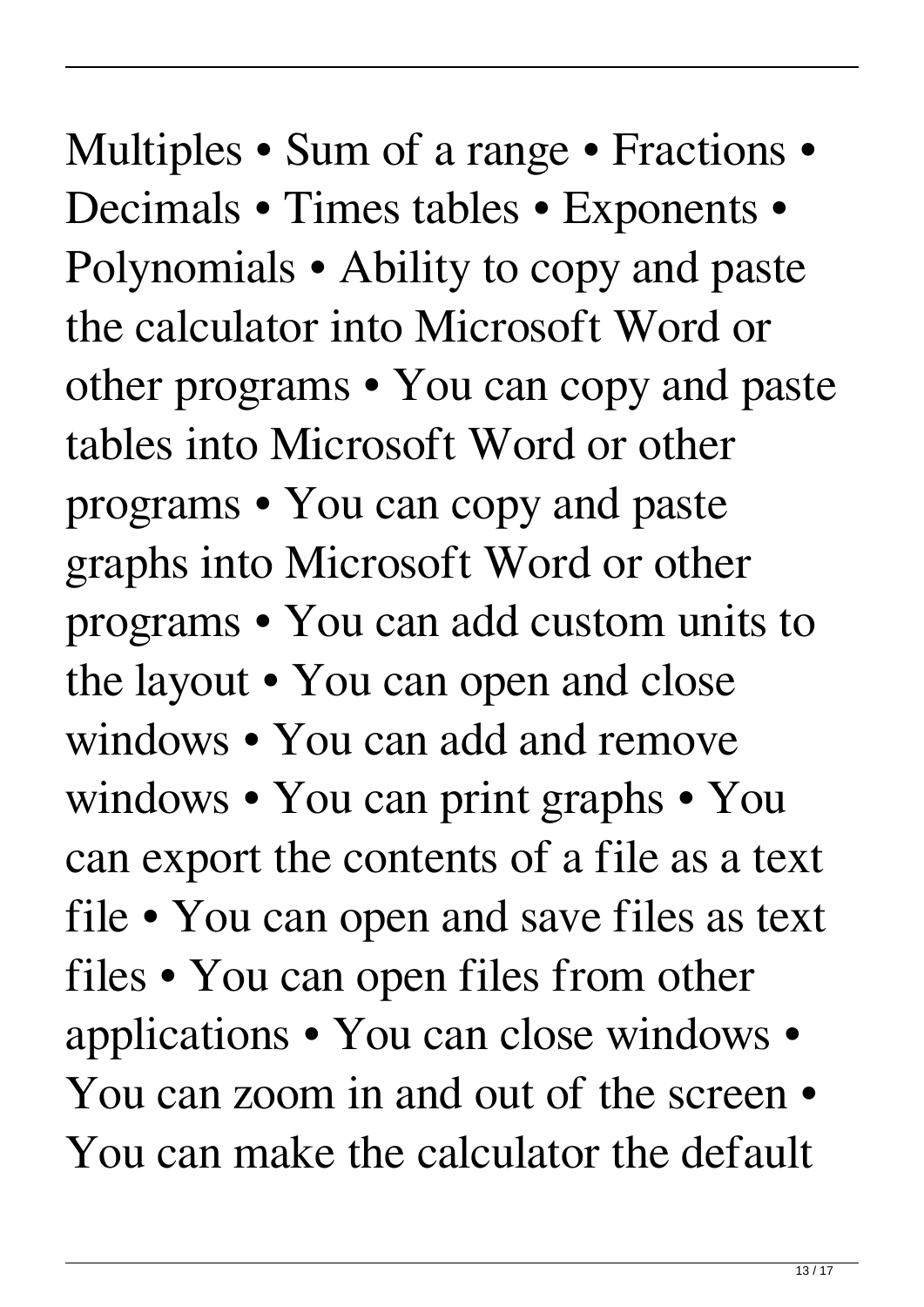for opening files • You can copy and paste the calculator into Microsoft Word or other programs • You can open and close files from other applications • You can open files from other applications • You can copy and paste tables into Microsoft Word or other programs • You can open and close files from other applications • You can open files from other applications • You can open files from other applications • You can copy and paste the calculator into Microsoft Word or other programs • You can open and close files from other applications • You can open and close files from other applications • You can open and close files from other applications • You can open and close files from other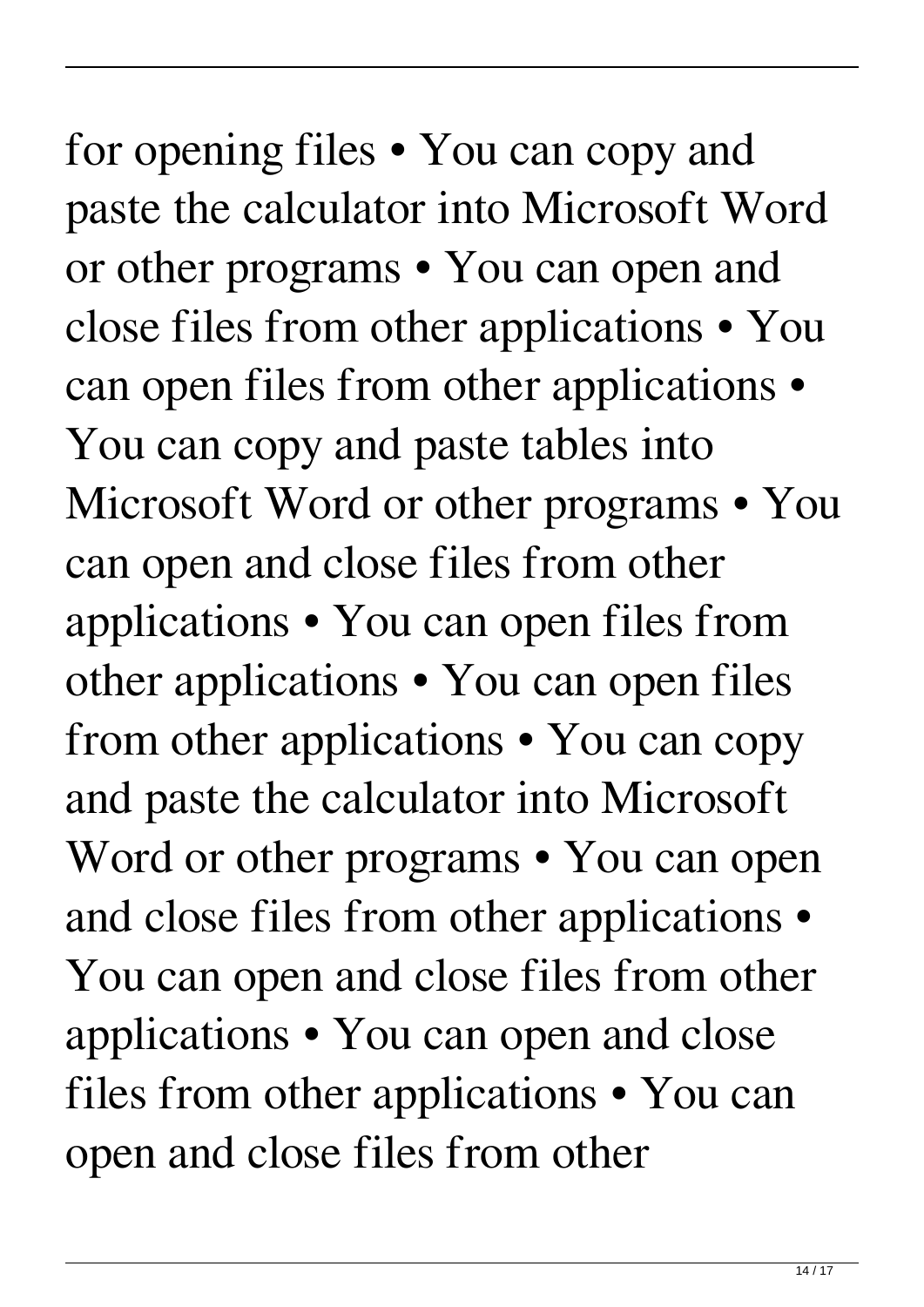applications • You can open and close files from other applications • You can open and close files from other applications • You can print labels • You can print labels • You can open and close files from other applications • You can print labels • You can open and close files from other applications • You can open and close files from other applications • You can open and close files from other applications • You can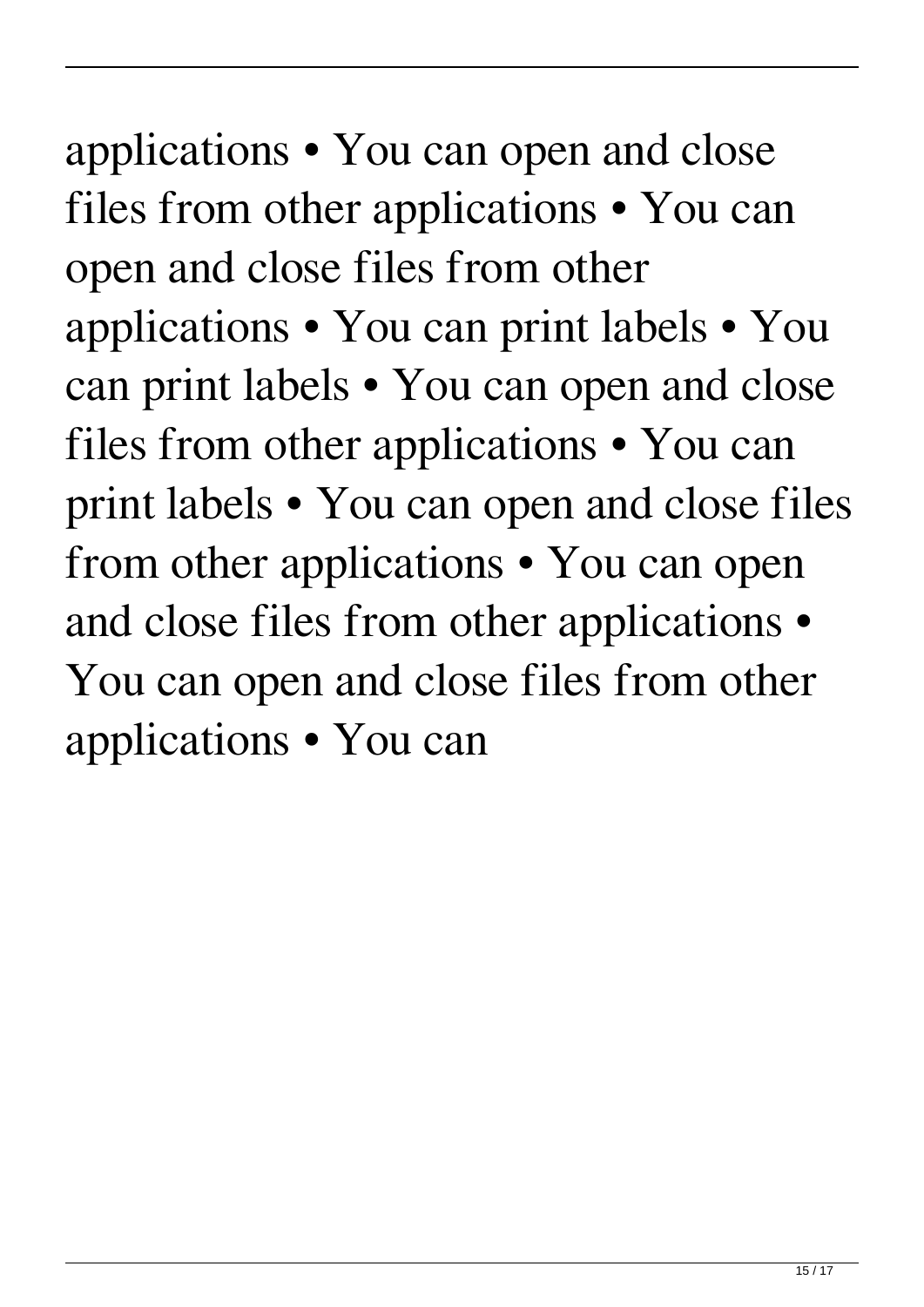Minimum Requirements: 4.0 GB HDD 800 MB RAM 1024 x 768 Display DirectX 9 compatible video card DirectX 9.0c compatible sound card Recommended Requirements: 6.0 GB HDD 1024 MB RAM DirectX 10 compatible video card DirectX 10.0c compatible sound card Minimum System Requirements for Internet Explorer: Internet Explorer 7 Internet Explorer 6 Internet Explorer 5 This game runs with the DirectX 9 API

## Related links:

[https://likeandlick.com/wp-content/uploads/2022/06/Chords\\_formerly\\_Easy\\_Chords-1.pdf](https://likeandlick.com/wp-content/uploads/2022/06/Chords_formerly_Easy_Chords-1.pdf) <https://ethandesu.com/wp-content/uploads/2022/06/VGAudio.pdf>